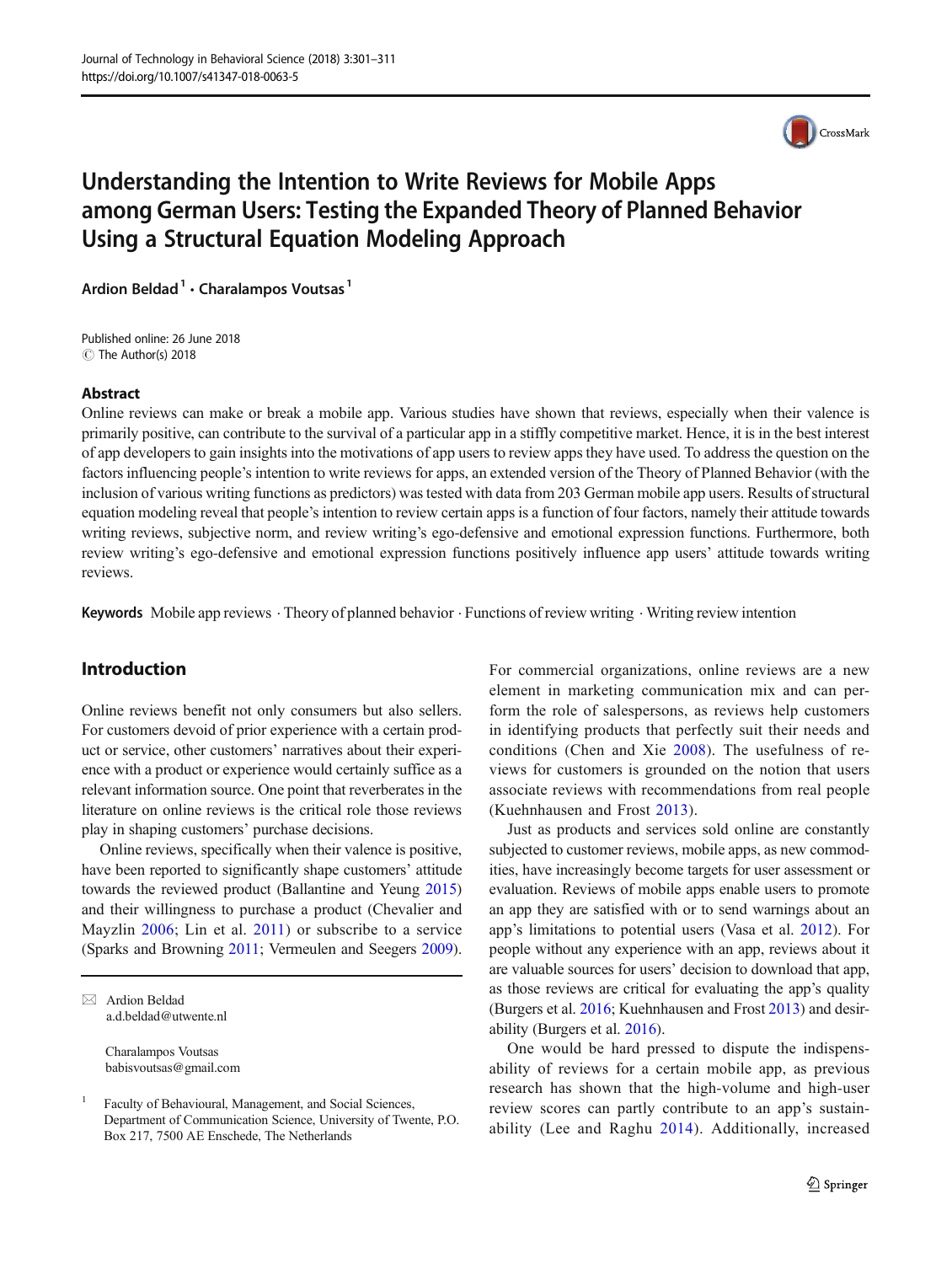sales of mobile apps (Liang et al. [2016](#page-10-0)) and the likelihood of app downloads (Burgers et al. [2016](#page-9-0); Huang and Bashir [2017](#page-10-0)) have been attributed to online reviews. Furthermore, positive comments on the product and the service quality of an app have been reported to increase sales of that app (Liang et al. [2016\)](#page-10-0).

Empirical studies into reviews of mobile apps are gaining momentum considering the increasing popularity of mobile apps. For instance, researchers have looked into what users emphasized (Liang et al. [2016\)](#page-10-0) and what they complain about (Iacob et al. [2013;](#page-10-0) Khalid et al. [2015\)](#page-10-0) when reviewing apps, the length of mobile app reviews (Vasa et al. [2012\)](#page-10-0), and the impact of certain review elements (e.g., valence, sidedness) on people's attitude towards an app during a trial period (Huang and Korfiatis [2015](#page-10-0)). A content analysis of reviews for bipolar disorder apps focused on the themes highlighted (e.g., benefits of the app, privacy and technical issues) in those reviews (Nicholas et al. [2017\)](#page-10-0). However, the underlying mechanism behind people's decision to write reviews for mobile apps still remains to be understood.

Although the factors influencing customers' inclination to write products and services purchased online have been previously identified (e.g., Dellarocas et al. [2010](#page-10-0); Picazo-Vela et al. [2010](#page-10-0)), research into the predictors of mobile app review writing intention remains scant. Given substantial differences between mobile apps and physical products (e.g., some apps can be downloaded for free, while almost all products available online have to be purchased), variations in the factors influencing individual decisions to review either a physical product or a mobile app might exist.

The current research's primary goal of determining the factors influencing mobile app review writing intention is realized by testing Ajzen's ([1991\)](#page-9-0) Theory of Planned Behavior (TPB) and by expanding it with the inclusion of review writing functions (utilitarian, social, egodefensive, emotional expression) as possible predictors of people's attitude towards review writing, based on an initial model proposed to understand people's motivation for creating user-generated contents (Daugherty et al. [2008](#page-10-0)). The current study is predicated on these three central questions:

- 1. To what extent do the TPB factors—attitude, perceived behavioral control, and subjective norm—influence users' intention to write reviews for mobile apps?
- 2. To what extent do the utilitarian, social, ego-defensive, and emotional expression functions of review writing influence users' intention to write reviews for mobile apps?
- 3. To what extent do the utilitarian, social, ego-defensive, and emotional expression functions of review writing influence app users' attitude towards writing reviews for mobile apps?

### Theoretical Framework

### The Theory of Planned Behavior

While the determinants of people's willingness to write online reviews for products or services have already been identified in previous studies (Hennig-Thurau et al. [2004;](#page-10-0) Yoo and Ulrike [2008\)](#page-10-0), the status of mobile apps as recently introduced commodities in the online market, unlike more established products (e.g., compact discs, books) and services (e.g., restaurants, hotels), signifies that the mechanism behind users' inclination to review certain apps is still insufficiently understood. More importantly, as mobile apps can be enjoyed for free or after paying a certain amount for them, it is likely that people will have different considerations when deciding whether or not to review an app, especially if the app did not cost them a cent.

Given the research's focus on behavioral intention, specifically the intention to review an app, the Theory of Planned Behavior (TPB) will be primarily employed to gain insight into the predictors of app users' inclination to review an app for public consumption. Additionally, the centrality of TPB in studies into the factors influencing customers' intention to review online products (e.g., Picazo-Vela et al. [2010\)](#page-10-0) and the determinants of online collaboration and knowledge sharing (Cho et al. [2010\)](#page-9-0) justifies the appropriateness of the theory as a basis for understanding mobile app review writing intention. Moreover, given the highly rational nature of review writing intention (e.g., cost-benefit calculation prior to the decision to post a review; Cheung and Lee [2012](#page-9-0)), a theory that primarily considers the rational bases for human behavior and behavioral intention (as primarily exemplified by TPB) should undoubtedly be relevant.

As a modified version of the Theory of Reasoned Action (TRA), TPB postulates that people's actual performance of a certain behavior is a function of their intention to perform that behavior, which, subsequently, are predicated on three factors, namely, attitude towards the behavior, subjective norm, and perceived behavioral control (Ajzen [1991](#page-9-0)).

"Attitude towards the behavior" refers to a person's inclination to either favorably or unfavorably appraise the behavior of interest (Ajzen  $1991$ ), while "subjective norm" is defined as people's estimation of the impact of social pressure on their decision to perform a behavior (Ajzen [1991](#page-9-0)). Perceived behavioral control, an addition to the original TRA, refers to "people's perception of the ease or difficulty of performing the behavior of interest" (Ajzen [1991](#page-9-0), p. 183).

The wide applicability of TPB is evidenced by its centrality in various studies into different forms of behavioral intention (Armitage and Conner [2001\)](#page-9-0). Behavioral intentions, specifically the intention to produce contents for public consumption, in the online environment have also been increasingly studied using the theory. For instance, some (e.g., subjective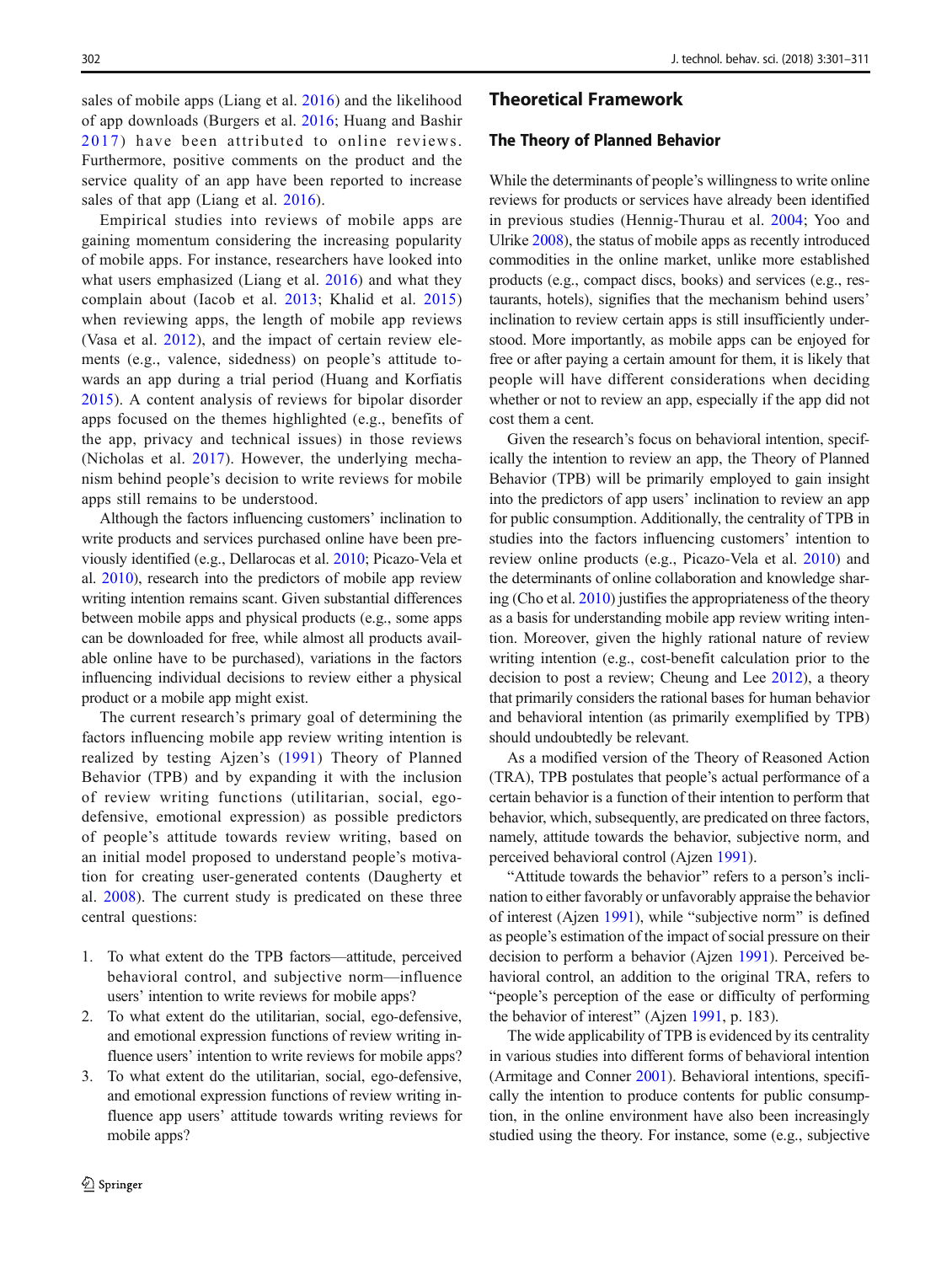norm) or all the TPB factors have been found to have significant effects on people's intention to upload video contents (Park et al. [2011](#page-10-0)), post contents or share knowledge on a collaborative platform (Cho et al. [2010](#page-9-0); Park et al. [2012](#page-10-0)), and post anonymous comments on a website (Soffer and Gordoni [2017\)](#page-10-0). An extended version of TPB (with the inclusion of personality traits as predictors) was also tested in a study into people's intention to review products online, although only one of the three TPB factors (attitude) predicted the intention of interest (Picazo-Vela et al. [2010\)](#page-10-0).

Emerging from the results of the studies previously described is the first set of hypotheses.

Hypothesis 1: Mobile app users' intention to write reviews for a mobile app is predicated on the three TPB factors, namely, (a) attitude towards writing reviews, (b) subjective norm, and (c) perceived behavioral control.

# The Functions of Online Review Writing and their Effects on Review Writing Intention

Daugherty et al. [\(2008\)](#page-10-0) claim that people's inclination to create user-generated contents (UGC), under which online reviews could be clustered, is anchored on four functions, namely, (a) utilitarian, (b) knowledge, (c) ego-defensive, and (d) value expressive. The authors argue that from a utilitarian perspective, the availability of incentives triggers UGC creation; whereas, from a knowledge standpoint, the need to understand themselves and their environment prompts people to create UGC. Moreover, Daugherty and colleagues noted that, on the one hand, UGC creation based on an ego-defensive function is motivated by people's need to minimize selfdoubts, increase their sense of belongingness, and reduce feelings of guilt resulting from the decision not to contribute. On the other hand, UGC creation with a value-expressive motive, the authors added, is pursued to satiate one's need for gratification feelings resulting from one's contribution to a community and the need for validation of who they are.

In another empirical study into customers' engagement in online word-of-mouth communication, which is practically similar to an online review (Chen and Xie [2008](#page-9-0)), it is reported that consumers' disposition to publish their experiences with products on (online) opinion platforms is hinged on several considerations, namely, social benefits, economic incentives, concern for others, and self-enhancement (Hennig-Thurau et al. [2004](#page-10-0)). "Social benefits", according to Hennig-Thurau et al., refer to product reviewers' opportunity to interact with other customers, while "economic incentives", which is conceptually similar to the utilitarian function, pertain to the availability of rewards for an individual decision to review products.

The "concern for others" motive involves a personal need to notify potential customers of one's positive and/or negative experiences with a product, while the "self-enhancement"

motive refers to the psychological benefits one derives from being able to tell other customers about his or her product experience (Hennig-Thurau et al. [2004\)](#page-10-0). The selfenhancement motive corresponds to Daugherty et al.'s egodefensive function, while the concern for others motive appears to encompass both knowledge and value-expressive motives.

Therefore, based on these functions and motives, this research proposes that mobile app users' intention to write review for a specific app is hinged on four critical functions, namely, (a) utilitarian, (b) social, (c) ego-defensive, and (d) emotional expression. The "emotional expression" is an extension of Daugherty et al.'s value-expressive motive and covers Hennig-Thurau et al.'s concern for others motive, as writing reviews predicated on the need to release one's feelings towards an app may also serve the function of informing potential users of the app's merits and flaws. From these points, the second set of hypotheses is proposed.

Hypothesis 2: Mobile app users' intention to write reviews for a mobile app is predicated on four functions, namely, (a) utilitarian, (b) social, (c) ego-defensive, and (d) emotional expression.

# The Functions of Online Review Writing and their Effects on Attitude towards App Review Writing

A meta-analysis of various research using TPB reveals that of the three TBP factors hypothesized to influence behavior intention, attitude is a much better predictor of intention than subjective norm and perceived behavioral control (Armitage and Conner [2001\)](#page-9-0). Such a finding reinforces the salient role of attitude as a determinant of intention, which subsequently implies that the factors that could strengthen attitude formation need identification.

Nowadays, a commonly held view on attitude is that it represents "an evaluative integration of cognitions and affects experience in relation to an object" (Crano and Prislin [2006,](#page-9-0) p. 347). The fact that attitude is a primary persuasion target (Bohner and Dickel [2011;](#page-9-0) Crano and Prislin [2006](#page-9-0); O'Keefe [2002\)](#page-10-0) signifies that it can be changed through various means (O'Keefe [2002](#page-10-0)). In fact, previous studies have shown that the attitude towards certain behaviors in the digital environment such as *softlifting* (illegal duplication of copyrighted software for personal use; Goles et al. [2008\)](#page-10-0), online shopping (Chanaka [2004;](#page-9-0) Childers et al. [2001\)](#page-9-0), and using travel-related user-generated contents (Ayeh et al. [2011](#page-9-0)) emerges from numerous intentionality-relevant factors such as perceived usefulness, enjoyment benefits, and trust.

Daugherty et al. [\(2008\)](#page-10-0) also found that people's attitude towards creating user-generated contents is predicated on the four functions (utilitarian, knowledge, ego-defensive, value expressive) of UGC creation. This point prompts the assumption that the functions of review writing do not only directly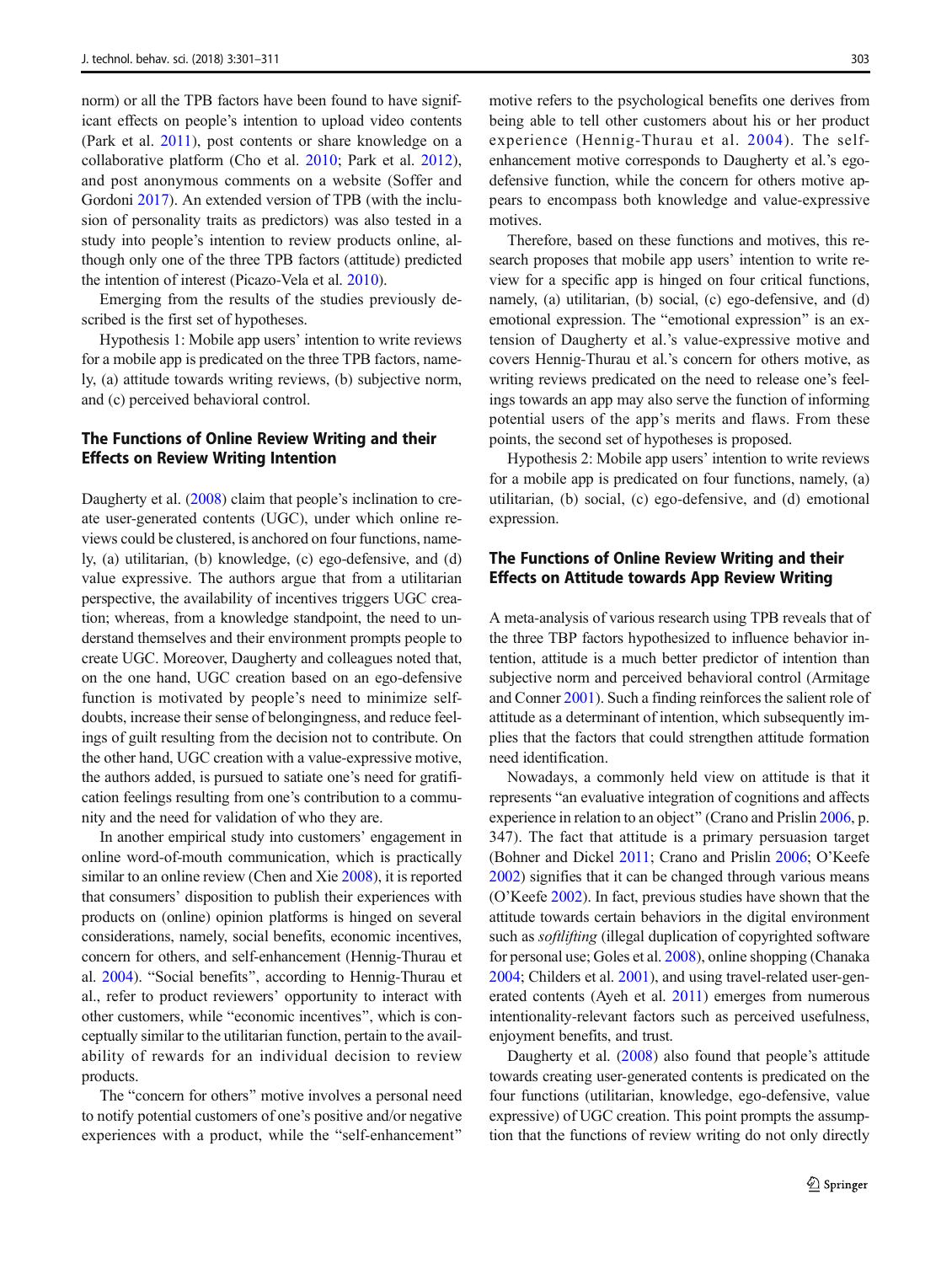influence mobile app users' intention to write reviews for apps but also their attitude towards app review writing. The third set of research hypotheses, therefore, is advanced.

Hypothesis 3: Mobile app users' attitude towards writing reviews for mobile apps is predicated on the four functions of review writing, namely, (a) utilitarian, (b) social, (c) ego-defensive, and (d) emotional expression.

Figure 1 shows the complete research model that will be tested for this study.

# Research Method

# Research Design and Procedure

The hypotheses proposed for this study were tested with data collected from German mobile users through an online survey. To reach the intended respondents for the study, a snowball sampling technique was used, which involved sending an e-mail containing a link to the questionnaire to one of the researchers' social networks. Recipients of the link were then requested to send it to individuals in their social networks.

The survey link was also posted on online social networking (OSN) sites and online forums to collect data from as many respondents as possible. Prior to the actual collection of survey data, the approval of the ethics committee of

the university where the researchers are affiliated was secured.

For this study, the focus was only on a group of respondents who have already installed apps into the mobile phones since these are the individuals who are highly likely to write reviews for mobile apps. Based on a recent statistical data on smartphone penetration in Germany, there are 55,492,000 smartphone users in a country with a population of 80,636,000 (hence, a 68.8% smartphone penetration; Newzoo [2018\)](#page-10-0).

# Research Participants

The several approaches used for data collection resulted in usable data from 203 German respondents. Calculation of the response rate was deemed impossible given the difficulty in determining the exact number of respondents who received the link to the survey.

In terms of respondents' gender, a balance between male respondents  $(n = 97, 48\%)$  and female respondents  $(n = 106, 52\%)$  was almost achieved. Majority of the respondents belonged to the age cluster 18 and 34 ( $n = 168$ , 83%), with over half of the total number of survey respondents having a four-year bachelor's degree or higher  $(n = 133, 66\%)$ . Furthermore, in terms of mobile app type respondents regularly used, approximately  $65\%$  ( $n = 132$ ) are frequent users of social networking apps. Table [1](#page-4-0)



Fig. 1 Research model for the determinants of mobile app users' intention to write a review for a mobile app and their attitude towards writing reviews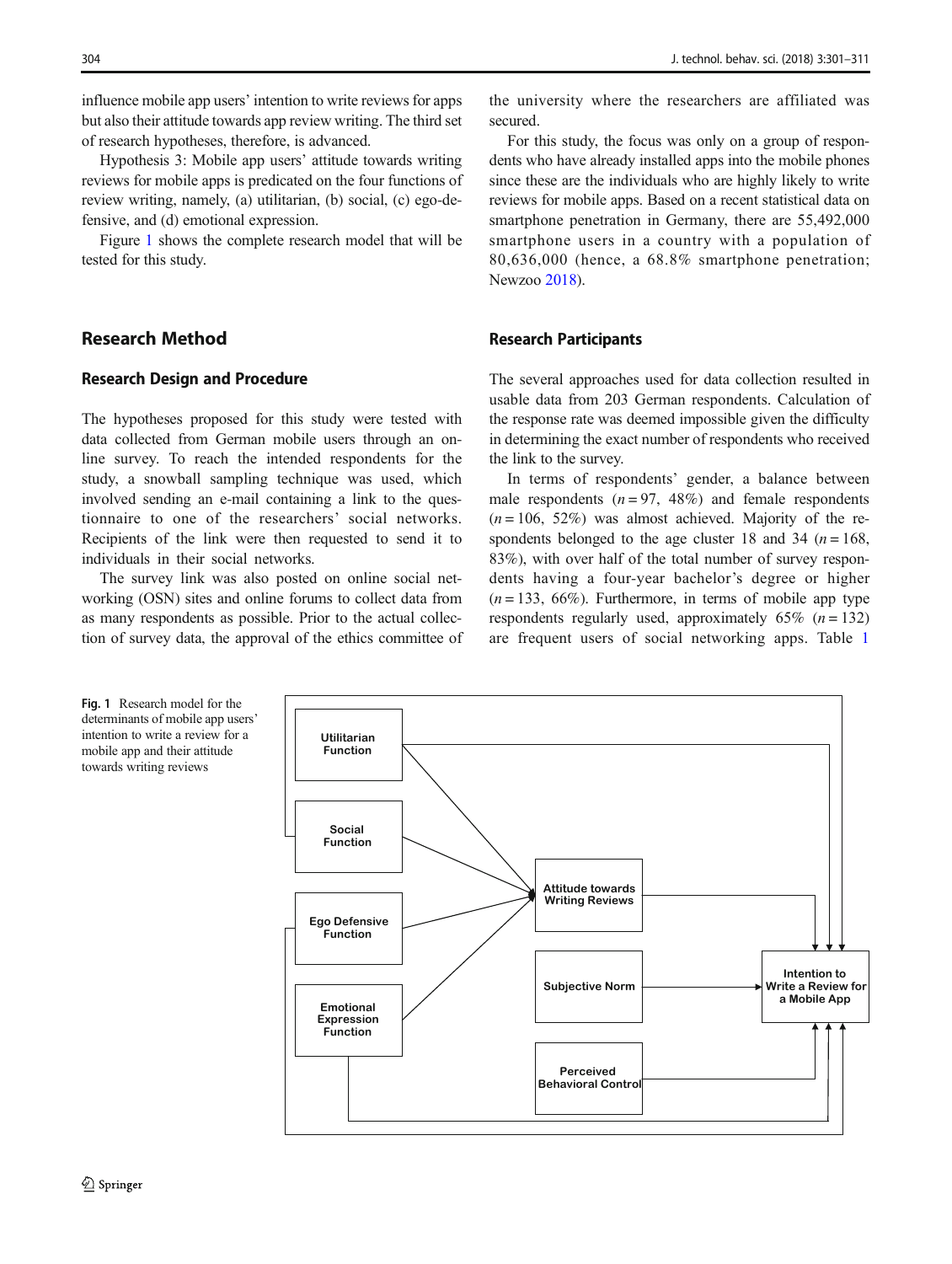<span id="page-4-0"></span>presents the complete demographic information of the survey respondents.

#### Measurements

"Attitude toward writing reviews" was measured with three items on a five-point semantic differential scale. The items were derived from the scales of Daugherty et al. [\(2008\)](#page-10-0) and Moon and Kim ([2001](#page-10-0)). Three items were used to measure "perceived behavioral control," two of which were originally formulated and another item a modified version of a statement by Netemeyer et al. [\(1991\)](#page-10-0).

Subjective norm, as originally operationalized in TPB, has been criticized due to poor measurement, limited definition, and its inability to capture critical aspects of social influence (Armitage and Conner [2001](#page-9-0)). Although the concept originally refers to a person's perception of social pressure to engage in a behavior (Ajzen [1991\)](#page-9-0), social pressure is rarely considered direct or explicit (Armitage and Conner [2001](#page-9-0)).

Considering the rather individualistic nature of the decision to review a product, it is hardly the case that mobile users will seriously consider their significant others' expectations and approval when deciding whether or not to write a review for an app. Instead, the decision would most likely be prompted by an awareness of what other people (within or outside one's circle) are doing. Hence, subjective norm in this research is operationalized in terms of the appraised trendiness of the reviewing act as an impetus for a person's disposition to write a review. Three items inspired by statements originally formulated by White et al. ([2009](#page-10-0)) were used to measure subjective norm.

BUtilitarian function^ was measured with four items that were substantially modified versions of the statements originally formulated by Daugherty et al. [\(2008\)](#page-10-0). The remaining functions of reviewing—social, ego-defensive, and emotional expression—were measured with modified items based on the scales by Clary et al. [\(1994\)](#page-9-0).

Four originally formulated items were used to measure the dependent variable "intention to write a review." All the items (originally formulated in English and then translated to German) used for the different research constructs are presented on Table [2](#page-5-0).

#### Measurement Validity and Reliability

To determine the constructs' discriminant validity, items measuring both the independent and the dependent variables were subjected to a principal component analysis (PCA). The

| Table 1 Complete demographic<br>information of survey | Variable                           | Categories                      | Frequency    | Percent |
|-------------------------------------------------------|------------------------------------|---------------------------------|--------------|---------|
| respondents                                           | Gender                             | Male                            | 97           | 47.8    |
|                                                       |                                    | Female                          | 106          | 52.2    |
|                                                       | Age                                | $18 - 24$                       | 55           | 27.1    |
|                                                       |                                    | $25 - 34$                       | 113          | 55.7    |
|                                                       |                                    | $35 - 44$                       | 23           | 11.3    |
|                                                       |                                    | 45 years or older               | 12           | 5.9     |
|                                                       | Level of education                 | Lower than high school          | 3            | 1.5     |
|                                                       |                                    | High school education           | 10           | 4.9     |
|                                                       |                                    | Some years in college           | 19           | 9.4     |
|                                                       |                                    | Two-year professional education | 37           | 18.2    |
|                                                       |                                    | Four-year bachelor degree       | 77           | 37.9    |
|                                                       |                                    | Graduate studies                | 56           | 27.6    |
|                                                       |                                    | Others                          | $\mathbf{1}$ | 0.5     |
|                                                       | Type of mobile apps primarily used | Entertainment/gaming            | 21           | 10.3    |
|                                                       |                                    | Social networking               | 132          | 65.0    |
|                                                       |                                    | Music                           | 18           | 8.9     |
|                                                       |                                    | Books/news/magazine             | 10           | 4.9     |
|                                                       |                                    | Health and Fitness              | 7            | 3.4     |
|                                                       |                                    | Shopping                        | 3            | 1.5     |
|                                                       |                                    | Banking                         | 4            | 2.0     |
|                                                       |                                    | Lifestyle                       | 1            | 0.5     |
|                                                       |                                    | Productivity                    | 4            | 2.0     |
|                                                       |                                    | Professional                    | 3            | 1.5     |
|                                                       | Total                              |                                 | 203          | 100     |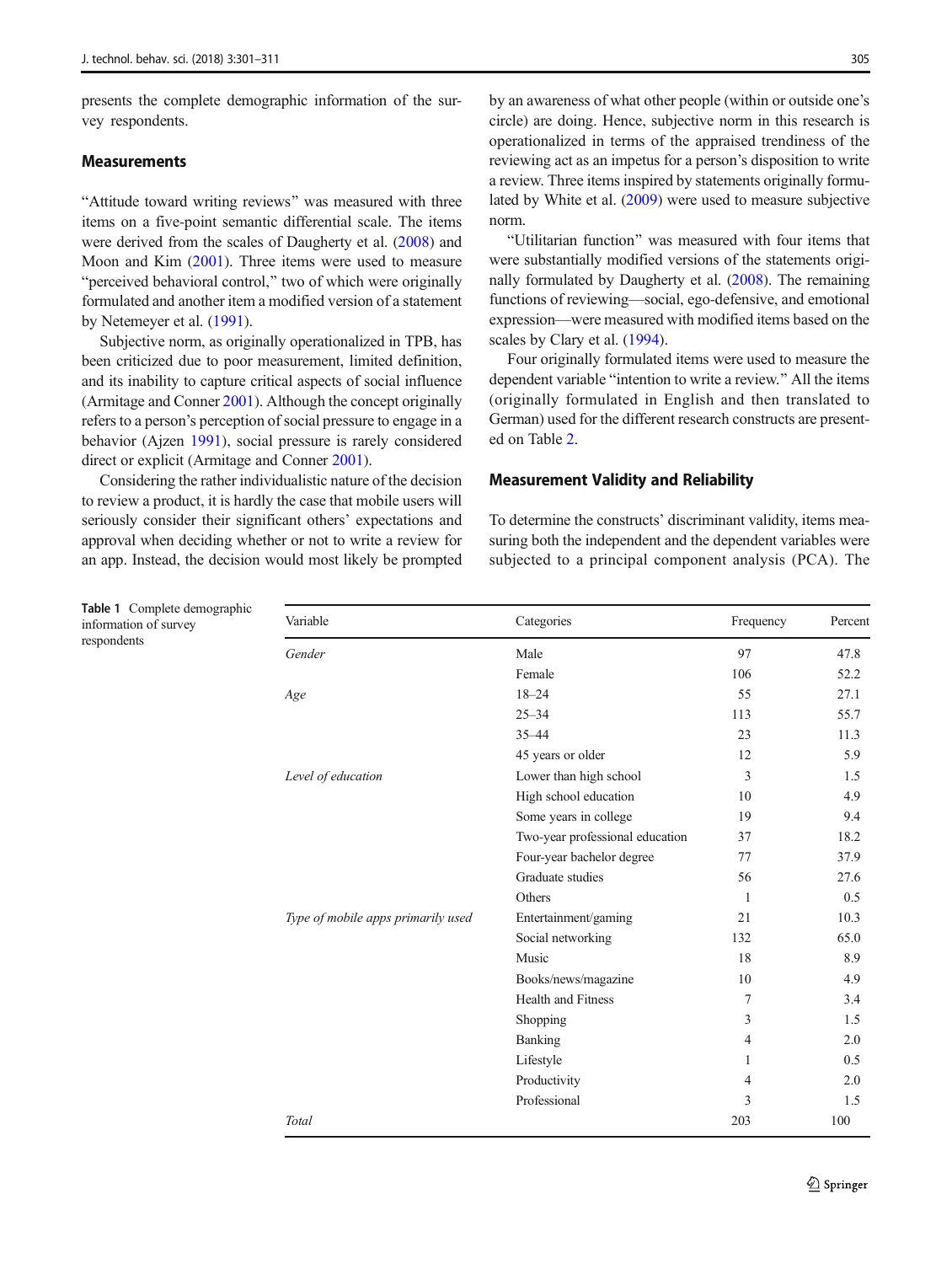<span id="page-5-0"></span>

| Table 2                                         | Results of factor analysis with VARIMAX rotation of the items included in the online survey instrument (with mean and standard deviation values for the research constructs) |         |              |              |       |    |                       |                |
|-------------------------------------------------|------------------------------------------------------------------------------------------------------------------------------------------------------------------------------|---------|--------------|--------------|-------|----|-----------------------|----------------|
| Constructs                                      | Items                                                                                                                                                                        | Factors |              |              |       |    |                       |                |
|                                                 |                                                                                                                                                                              |         | $\mathbf 2$  | 3            | 4     | 5  | $\circ$               | Γ              |
| 1. Utilitarian function (Daugherty et al. 2008) | (UTF2) Writing a review for a mobile app is an opportunity to be virtually<br>(UTF1) I can win free app upgrades by writing a review for a mobile app.                       |         |              |              | 78.73 |    |                       |                |
|                                                 | (UTF3) By writing a mobile app review, I have the possibility to receive<br>remunerated (e.g. in-app points, virtual money, etc.)                                            |         |              |              | 73    |    |                       |                |
|                                                 | (UTF4) Writing a mobile app review offers me the possibility to earn free<br>financial rewards                                                                               |         |              |              | .76   |    |                       |                |
|                                                 | upgrades for that app.                                                                                                                                                       |         |              |              |       |    |                       |                |
| 2. Ego-defensive function (Clary et al. 1994)   | (EGO2) My self-esteem is increased when I write a review for a mobile app<br>(EGO1) Writing a review for a mobile app makes me feel important                                |         | S.<br>$87\,$ |              |       |    |                       |                |
|                                                 | (EGO 3) Writing a review for a mobile app makes me feel needed                                                                                                               |         | 83           |              |       |    |                       |                |
| 3. Emotional expression function                | (EXP1) Writing a review enables me to express my frustration about the mobile app.                                                                                           | 86      |              |              |       |    |                       |                |
| (Clary et al. 1994)                             | (EXP2) Writing a review allows me to express my satisfaction with the mobile app.<br>(EXP3) When providing feedback for a mobile app, the review I submit reflects           | 88.76   |              |              |       |    |                       |                |
|                                                 | feelings about the app.<br>my thoughts and                                                                                                                                   |         |              |              |       |    |                       |                |
|                                                 | (EXP4) Writing a review for a mobile app provides                                                                                                                            | 86      |              |              |       |    |                       |                |
|                                                 | me with the opportunity to express my opinion about the app.                                                                                                                 |         |              |              |       |    |                       |                |
| 4. Attitude towards writing reviews             | (ATT1) Writing a mobile app review is pleasant/unpleasant.                                                                                                                   |         |              |              |       |    | SĆ.                   |                |
| (Daugherty et al. 2008; Moon and Kim 2001)      | (ATT2) Writing a mobile app review is good/bad                                                                                                                               |         |              |              |       |    | $\ddot{3}$ $\ddot{3}$ |                |
|                                                 | (ATT3) Writing a mobile app review is a positive/negative thing.                                                                                                             |         |              |              |       |    |                       |                |
| 5. Perceived behavioral control                 | (PBC1) I have control over writing an online review for a mobile app.                                                                                                        |         |              |              |       |    |                       | 55.            |
| (items 1,3 originally formulated, item          | (PBC2) For me, writing a mobile app review is easy                                                                                                                           |         |              |              |       |    |                       | $\frac{8}{20}$ |
| $2 from$ Netemeyer et al. 1991                  | (PBC3) If I wanted to, I could easily write a review for a mobile app.                                                                                                       |         |              |              |       |    |                       |                |
| 6. Subjective norm (modified version of the     | (SUB1) A lot of people around me write mobile app reviews                                                                                                                    |         |              |              |       | 87 |                       |                |
| items by White et al. $2009$ )                  | (SUB2) A high percentage of people important to me write reviews for                                                                                                         |         |              |              |       | 34 |                       |                |
|                                                 | mobile apps.                                                                                                                                                                 |         |              |              |       |    |                       |                |
|                                                 | (SUB3) I believe people around me provide feedback to app developers<br>through reviews.                                                                                     |         |              |              |       | 80 |                       |                |
| 7. Intention to write reviews                   | (INT1) I will not hesitate writing a review for a mobile app anytime soon.                                                                                                   |         |              |              |       |    |                       |                |
| (originally formulated items)                   | (INT2) I have a strong inclination to write a review for a mobile app                                                                                                        |         |              | $75$<br>$76$ |       |    |                       |                |
|                                                 | in the coming weeks.                                                                                                                                                         |         |              |              |       |    |                       |                |
|                                                 | (INT3) I do not see any problem in writing a review for a mobile app any time soon.                                                                                          |         |              | $80\,$<br>57 |       |    |                       |                |
|                                                 | (INT4) I will frequently submit reviews for mobile apps in the future                                                                                                        |         |              |              |       |    |                       |                |
|                                                 |                                                                                                                                                                              |         |              |              |       |    |                       |                |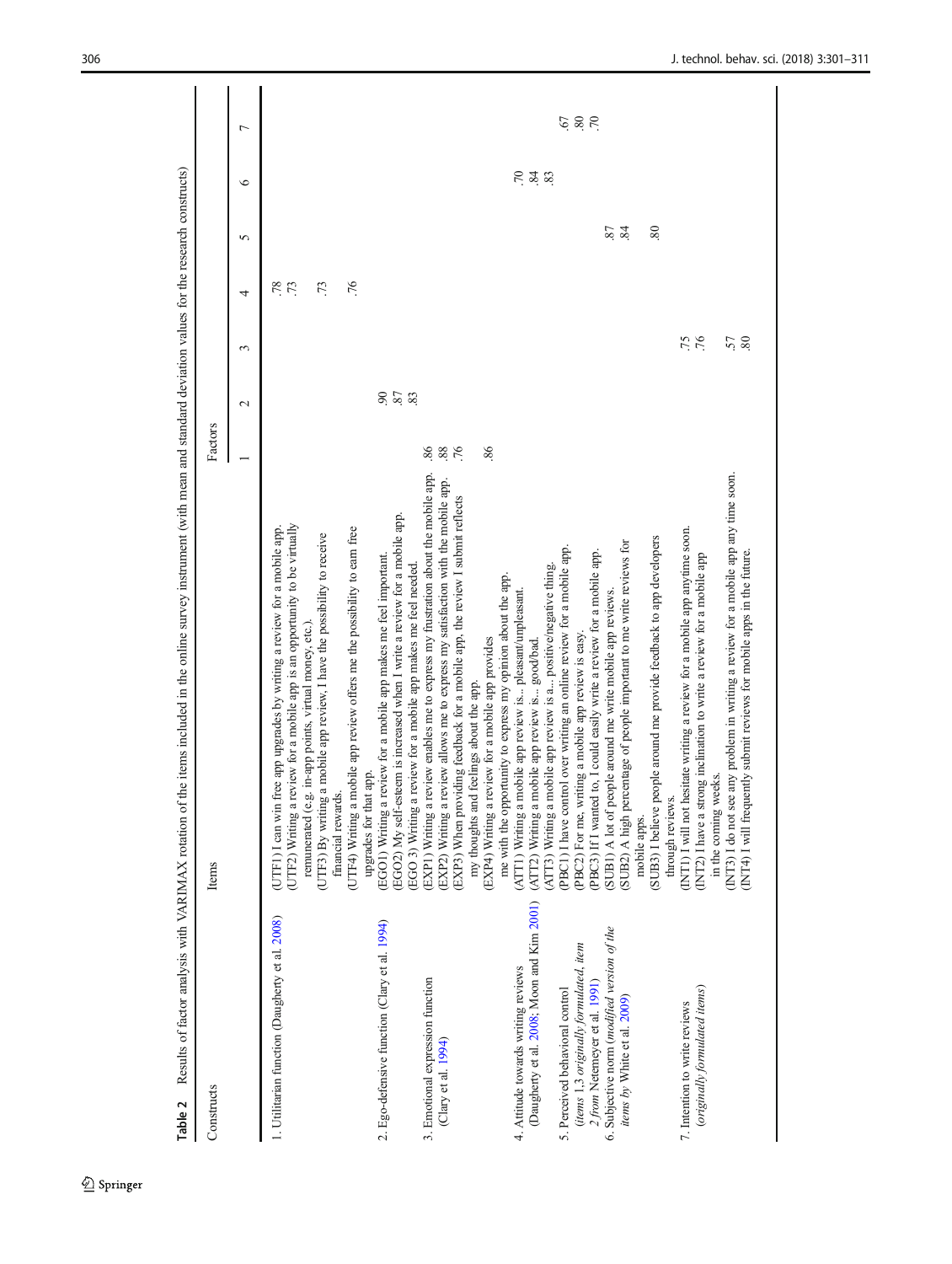Kaiser-Meyer Olkin Measure of Sampling Adequacy was pegged at 0.79, higher than the recommended value of 0.60 (Kaiser [1974](#page-10-0)), while Bartlett's Test of Sphericity  $[X^2 (325) =$ 2469.87,  $p = .001$  indicated that the correlations among the items were adequate for the performance of PCA.

Results of PCA indicate that the construct "social function" has a highly questionable validity, as the items selected to measure it loaded with "ego-defensive function" items. Merging the two sets of items was deemed inappropriate as they were supposed to measure two conceptually different constructs. This led to the decision to exclude social function from the research model, which means that hypotheses 2b and 3b could not be tested.

A second PCA was eventually performed, which resulted in a Kaiser-Meyer Olkin Measure of Sampling Adequacy value of 0.79 and a Bartlett's Test of Sphericity value of  $[X^2 (276) =$ 2247.54,  $p = .001$ ]. The remaining constructs proved to have strong discriminant validity, as evidenced by the patterns of item loadings and the loading values. Table [2](#page-5-0) shows the items used for various research constructs and the loading values for the different items.

Subsequently, structural equation modeling (SEM) technique using AMOS 22.0 was employed to test the model proposed for this research. In testing the research model, the two-step approach recommended by Anderson and Gerbing [\(1988\)](#page-9-0), in which the measurement model was first assessed through confirmatory factor analysis (to determine the constructs' convergent validity) prior to testing the research hypotheses with SEM, was used.

Based on the recommendations by Hu and Bentler [\(1999\)](#page-10-0) and Schreiber et al. [\(2006\)](#page-10-0), four indices were used to assess the fit of the measurement model and the full structural model: comparative fit index (CFI) and Tucker-Lewis index (TLI) to determine the model's incremental fit (values for both CFI and TLI must be higher than .90; Hair et al. [2006\)](#page-10-0), root-meansquare error of approximation (RMSEA) as a measure of absolute fit (RMSEA value must be lower than 0.08; Hair et al. [2006\)](#page-10-0), and normed chi-square  $(X^2/df)$ , whose value must not exceed 5 for the model to be interpreted as acceptable (Wheaton et al. [1977](#page-10-0)).

Test of the measurement model indicates that it has an acceptable fit:  $x^2 = 322.24$ , df = 209,  $x^2$ /df = 1.54, p = .000,  $TLI = 0.93$ ,  $CFI = 0.94$ ,  $RMSEA = 0.05$ .

As both average variance extracted (AVE) and composite reliability (CR) values are good indicators of the constructs' convergent validity, those values were also calculated. Recommended values for AVE and CR must be higher than 0.50 (Fornell and Larcker [1981\)](#page-10-0) and 0.60 (Bagozzi and Yi [1988\)](#page-9-0), respectively.

Table [3](#page-7-0) presents the AVE and the CR values for the research constructs. Despite the acceptable CR values for utilitarian function and perceived behavioral contol, their AVE values are below the cutoff point. Hence, the two constructs' convergent validity are deemed questionable.

#### Results

#### Test of the Original Model

Structural equation modeling was performed to test the original model proposed for this study. Test of the model indicates that its fit is not yet acceptable:  $X^2 = 440.86$ , df = 240,  $X^2/df =$ 1.84,  $p = .000$ , TLI = 0.89, CFI = 0.90, RMSEA = 0.06.

Regression estimates show that German app users' intention to write reviews for a specific app is predicated on three factors, namely, a positive attitude towards review writing  $(\beta = 0.67, p < .001)$ , social influence  $(\beta = 0.51, p < .001)$ , and review writing's expressive function ( $\beta = 0.28$ ,  $p < .01$ ). However, the hypothesized effects of review writing's utilitarian ( $\beta$  = 0.10,  $p$  = .10) and ego-defensive functions ( $\beta$  = 0.17,  $p = .09$ ) and perceived behavioral control ( $\beta = 0.06$ ,  $p = .57$ ) are not statistically significant.

Additionally, analysis indicates that German app users' positive attitude towards review writing are anchored on two factors only, namely, ego-defensive function ( $\beta = 0.38$ , p  $\leq$  .001) and expressive function ( $\beta$  = 0.19,  $p \leq$  .05). The hypothesized effect of utilitarian function ( $\beta$  = 0.15, p = 11) on attitude towards review writing, however, is not statistically significant.

#### Test of the Modified Model

Since the two constructs—utilitarian function and perceived behavioral control—do not have statistically significant effects on app review writing intention and have questionable convergent validity, as shown in Table [2](#page-5-0), a modified version of the research model (Fig. [2](#page-7-0)), in which the two predictors were excluded, was consequently tested. The removal of the two predictors prompted a substantial improvement in model fit:  $X^2 = 190.86$ , df = 109,  $X^2$ /df = 1.75, p = .000, TLI = 0.94,  $CF = 0.95$ , RMSEA = 0.06.

The modification of the research model did not alter the results for the hypothesis testing segment of the study, as attitude ( $\beta$  = 0.43,  $p$  < .001), subjective norm ( $\beta$  = 0.38,  $p$ < .001), and the emotional expression function of review writing ( $\beta$  = 0.23,  $p$  < .01) remained significant predictors of review writing intention, despite a reduction in the paths' beta values. Hence, hypotheses 1a, 1b, and 2d are supported, respectively.

What is worth noting, however, is that the removal of the utilitarian function and perceived behavioral control as predictors of "intention" resulted in ego-defensive function having a significant effect on the dependent variable ( $\beta$  = 0.18, p < .05). This result subsequently supports hypothesis 2c.

Furthermore, the elimination of utilitarian function as a possible determinant of attitude did not alter the roles of both ego-defensive ( $\beta$  = 0.40,  $p$  < .001) and emotional expression  $(\beta = 0.20, p < .05)$  functions as predictors of attitude towards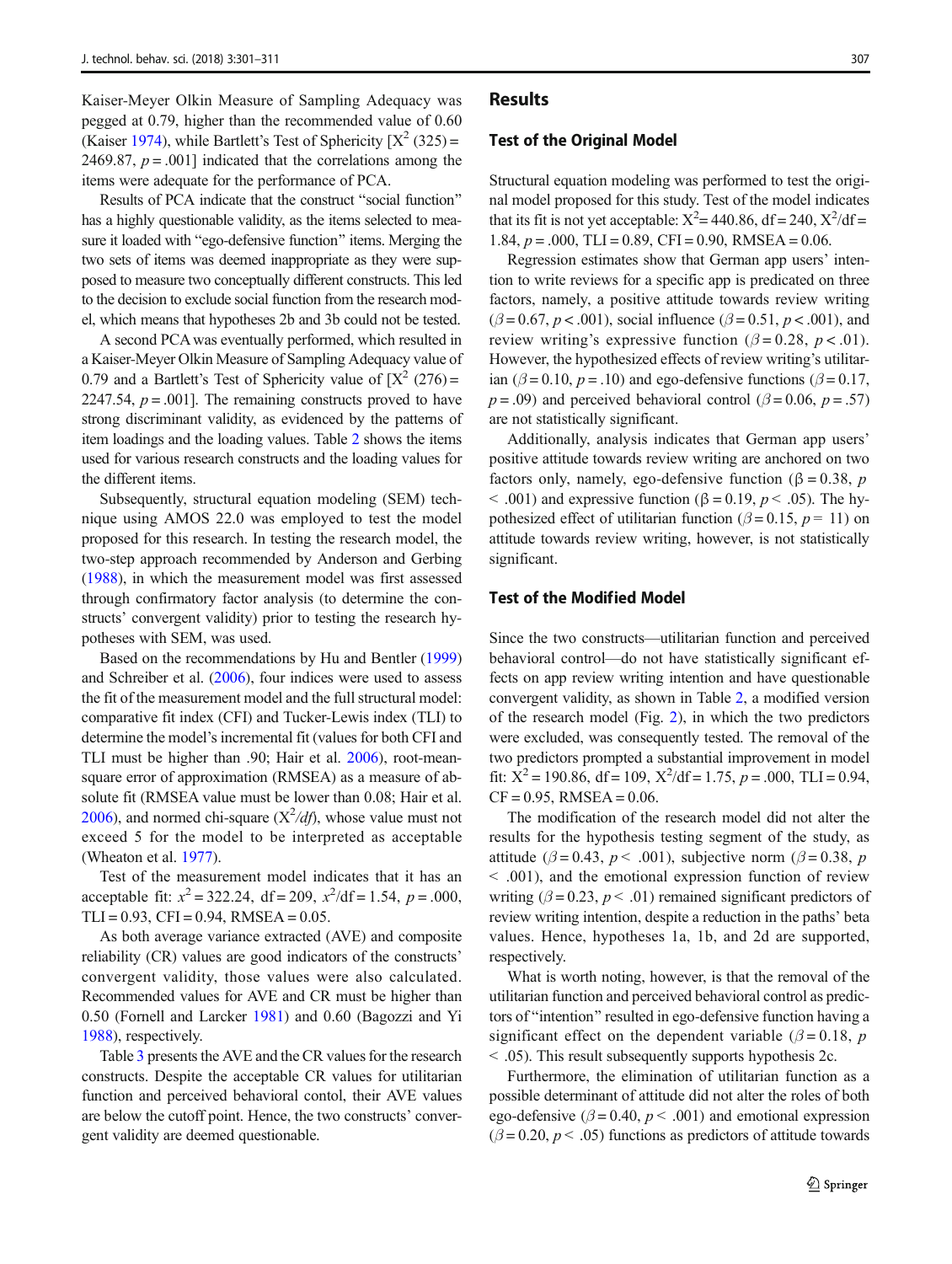<span id="page-7-0"></span>Table 3 Convergent validity of the research constructs based on item loading values, AVE values, and CR values

| Construct                                         | Items                     | Factor loadings | <b>AVE</b> | <b>CR</b> |
|---------------------------------------------------|---------------------------|-----------------|------------|-----------|
| Utilitarian function (UTF)                        | UTF 1<br>UTF <sub>2</sub> | 0.774<br>0.579  | .440       | .755      |
|                                                   | UTF <sub>3</sub>          | 0.563           |            |           |
|                                                   | UTF <sub>4</sub>          | 0.714           |            |           |
| Ego-defensive function (EGO)                      | EGO1<br>EGO <sub>2</sub>  | 0.905<br>0.824  | .743       | .896      |
|                                                   | EGO <sub>3</sub>          | 0.855           |            |           |
| Emotional expression function (EXP)               | EXP1<br>EXP2              | 0.835<br>0.897  | .674       | .891      |
|                                                   | EXP3                      | 0.725           |            |           |
|                                                   | EXP4                      | 0.816           |            |           |
| Attitude towards writing reviews (ATT)            | ATT1<br>ATT <sub>2</sub>  | 0.631<br>0.766  | .564       | .793      |
|                                                   | ATT3                      | 0.840           |            |           |
| Subjective norm (SUB)                             | SUB1<br>SUB <sub>2</sub>  | 0.861<br>0.853  | .651       | .841      |
|                                                   | SUB3                      | 0.673           |            |           |
| Perceived behavioral control (PBC)                | PBC1<br>PBC <sub>2</sub>  | 0.589<br>0.603  | .369       | .637      |
|                                                   | PBC3                      | 0.397           |            |           |
| Intention to write reviews for a mobile app (INT) | INT1<br>INT <sub>2</sub>  | 0.749<br>0.686  | .513       | .806      |
|                                                   | INT3<br>INT4              | 0.577<br>0.829  |            |           |

mobile app review writing. Thus, hypotheses 3c and 3d are also supported, respectively.

# Discussion of Results, Research Implications, and Future Research Directions

# Discussion of Results

App reviews, especially when their valence is positive, can serve as a low-cost marketing tool for an app, which could justify the drive on the part of app developers to persistently nudge users to write reviews for apps through various compensatory techniques (e.g., offering game points to users of game apps). However, to effectively stimulate app users to write reviews for certain apps, app developers ought to have insights into what would trigger users to write reviews.

Results of this study clearly indicate that app users' intention to write reviews for mobile apps are predicated on two TPB factors, namely, attitude towards review writing and subjective norm. The fact that only two of three TPB factors play a role in people's decision to review an app

Fig. 2 Modified version of a model for the factors influencing mobile app review writing intention. \*\*\* $p < .001$ ; \*\* $p < .01$ ;  $*p < .05$ 



*\*\*\* p value < .001; \*\* p value < .01; \* p value < .05*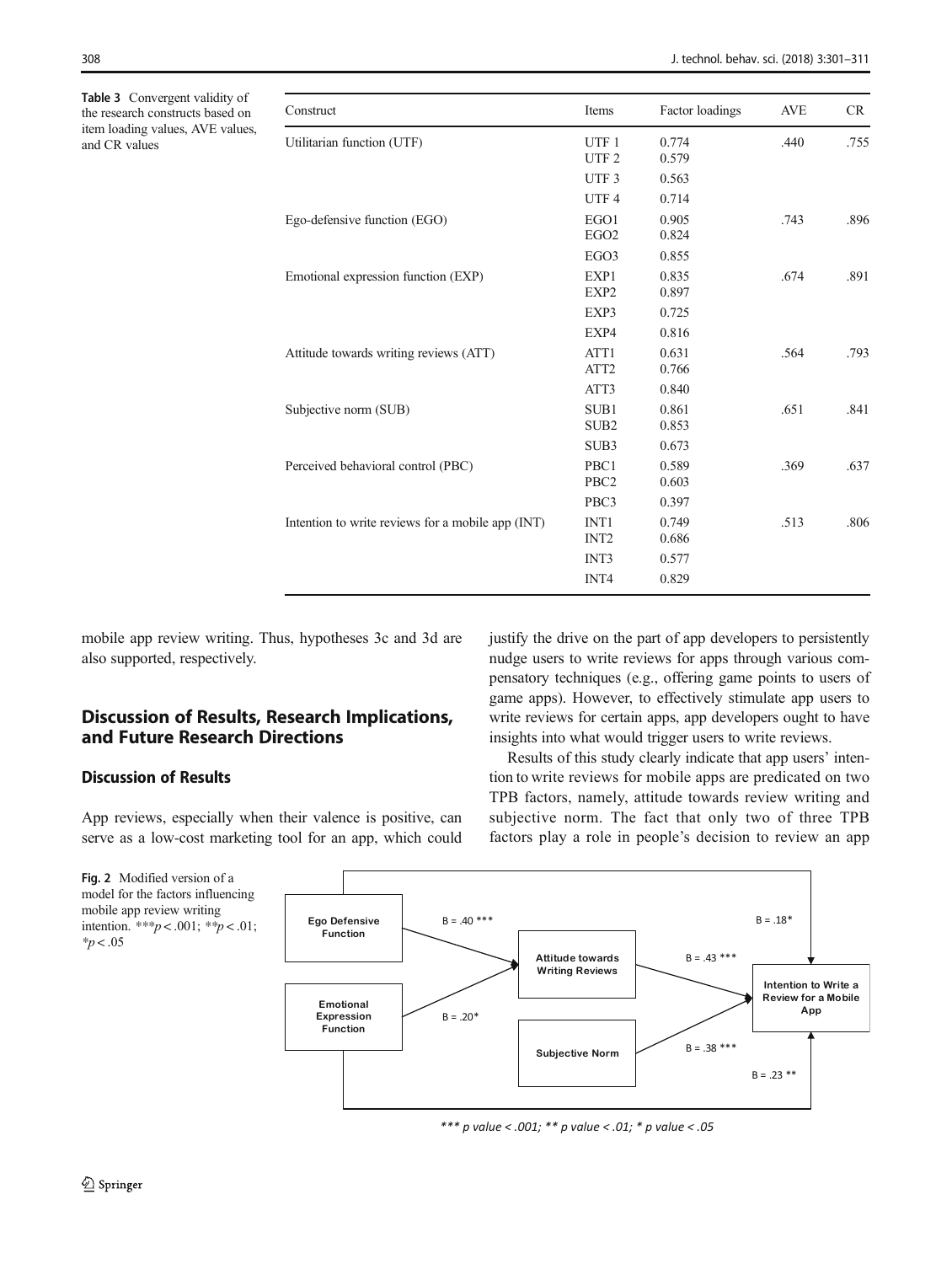somehow confirms Aizen's ([1991](#page-9-0)) assertion that the impact of these factors is bound to vary across behavioral intentions, behaviors, and situations.

Given the statistically insignificant effect of perceived behavior control on review writing intention, it can be assumed that the intention to perform the behavior of interest is not hinged on serious considerations of time availability and the ease of doing the act. For one, writing an app review is hardly a complex task that requires specialized skills, just as reviewing does not have to be a literary or journalistic endeavor demanding high-level writing aptitude and a sizable chunk of time. Moreover, the platform for review writing is relatively uncomplicated, which reduces the need to consult a voluminous user instruction guide.

What is apparent from the results, however, is that mobile users' disposition to write reviews for certain apps is predicated on two factors, namely, a positive attitude towards the review writing act and an awareness of the extent to which individuals within one's social environment write reviews. Mobile users will be inclined to review mobile apps when they regard the action as something positive, pleasant, or good. This seems indisputable given the impact of attitude on people's propensity to perform various forms of behaviors across different contexts and situations.

Additionally, the pivotal role of subjective norm or social influence also merits attention considering the rather public component of the action's consequence. Reviews are supposed to be written for public consumption. Hence, review writing has a strong public component making it possible for an individual to assess the intensity and the popularity of the act, as evidenced by the number of other individuals who have written reviews.

As previously mentioned, it is unrealistic to suppose that people's decision to write a review would be based on their estimation of what their strong ties expect them to do, since review writing is not entirely an act whose performance is supposed to conform to societal norms. Unlike socially desirable actions with a strong ethical dimension (e.g., helping those in need or advocating for a social cause), review writing somehow lacks a strong moral dimension, unless one succumbs to the notion that reviewing an app is simply a moral thing to do. These points prompted the decision to reconceptualize subjective norm not as an urge to conform to communal expectations but as an attempt to mimic the behavior of others.

A point that resonates from the results is that mobile app users would be predisposed to write reviews when others within their immediate social circles are doing the same. This finding is hardly new, as a recently published study also reported that people's willingness to create user-generated contents for consumption in the online environment (e.g., photos) is influenced by users' awareness that individuals within their social groups also share (Beldad and Hegner [2017](#page-9-0)).

Results of the study additionally reveal that mobile app users' intention to write reviews for apps is also predicated on two factors, namely, emotional expression and egodefensive functions. The impact of emotional expression on the behavioral intention of interest is not surprising since online reviews enable users to express their feelings towards a product or service purchased online (Folse et al. [2016;](#page-10-0) Kim and Gupta [2012\)](#page-10-0).

Nonetheless, in this research, the emotional expression function is realized not only when one vents negative feelings towards an app or expresses love for it, but also when that person aims at notifying potential users of an app's merits and flaws. To a certain extent, then, the study's finding partly affirms the point that online customers review products to display their concerns for potential customers of the reviewed product (Hennig-Thurau et al. [2004\)](#page-10-0).

The impact of ego-defensive function on mobile users' intention to review mobile apps also merits attention, as results of the current study show, which further echoes findings of previous research (e.g., Daugherty et al. [2008;](#page-10-0) Hennig-Thurau et al. [2004\)](#page-10-0). An implication of this result is that when people view the act of reviewing as something that could potentially enhance their feelings of relevance and self-worth, their intention to write a review would subsequently increase.

A positive attitude towards reviewing an app, results suggest, is based on two considerations, namely, the review writings' ego-defensive and emotional expression functions. It has been reported in several studies that people's attitude towards a specific action is predicated on a subjective appraisal of the action's value and benefit. For instance, Daugherty et al. [\(2008](#page-10-0)) found that people's attitude towards user-generated content creation is influenced by the ego-defensive function and the social benefits that can be derived from the act.

Given the statistically insignificant effect of utilitarian function on people's intention to write reviews for apps, one can surmise that mobile app users' propensity to review apps could be an outcome of the calculative process they might have gone through. It is very likely that users would be prompted to review an app if the promised compensation for review writing is valued more highly than the effort and the time users have to invest in review writing. One can only assume that respondents for this study were not entirely enticed by the rewards they were offered when requested to review certain apps.

### Future Research Directions

Despite an initial attempt to propose and test an expanded version of the Theory of Planned Behavior to understand German mobile app users' intention to write reviews for mobile apps, this research has not been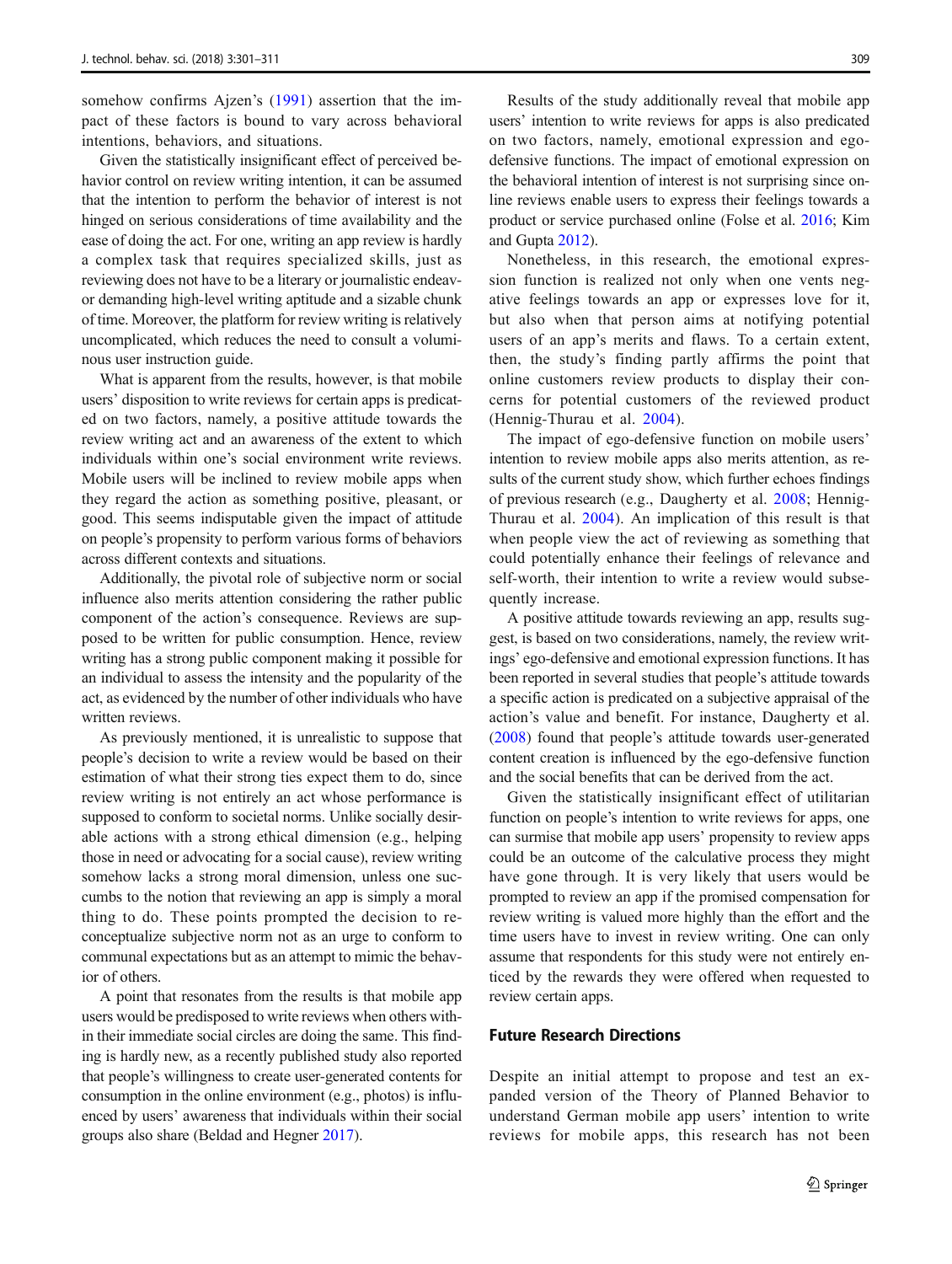<span id="page-9-0"></span>spared from certain issues that have critical implications for the research results. Hence, results reported here must be cautiously interpreted.

The cross-sectional nature of this study could potentially limit claims pertaining to the causal relationships between the proposed predictors and people's intention to write reviews for mobile apps. Future studies, therefore, should consider employing an experimental approach to test the possible impact of variables such as social influence and perceived psychological benefits on review writing intention.

Considering the research's use of a small sample of German mobile users invited via a snowball sampling approach, the results of this study would hardly mirror the mechanisms behind app review writing among a wider population of German users. Furthermore, the use of data collected from a specific cultural or national cluster also limits the generalizability of research results to individuals belonging to other cultural/national clusters. The impact of the different factors on review writing intention would most likely vary across various cultural/national clusters.

Additionally, this study is also limited by its less nuanced view on app review writing intention across different categories of mobile apps (e.g., paid app vs free app, hedonistic app vs functional app). The results of this study would probably be different when the focus would be on a very specific type of mobile app, considering that variations in the experience of using a specific type of app might trigger variations in emotional responses, thereby resulting in variations in motivations for writing reviews for apps.

# Practical Implications

Results of this research have several implications for how mobile app designers can convincingly motivate app users to post reviews for certain apps. The pivotal role of attitude as a determinant of writing intention signifies the need for app developers to employ appropriate strategies to boost mobile users' positive attitude towards review writing.

Based on results of this research, app developers can shape users' attitude towards review writing by emphasizing the emotional expression and the ego-defensive benefits that can be derived from the writing act. One possible concrete action that could be taken is to underscore that reviewing app enables users not only to honestly express their views on the app but also to possibly notify potential users of an app's merits and shortcomings. Framing the second point as a sort of helping behavior might appeal to the better senses of individuals who feel a strong urge to help others. Furthermore, positioning the review writing act as an ego-enhancing pursuit also has the potential to nudge users to positively view review writing.

Open Access This article is distributed under the terms of the Creative Commons Attribution 4.0 International License (http:// creativecommons.org/licenses/by/4.0/), which permits unrestricted use, distribution, and reproduction in any medium, provided you give appropriate credit to the original author(s) and the source, provide a link to the Creative Commons license, and indicate if changes were made.

# References

- Ajzen, I. (1991). The theory of planned behavior. Organizational Behavior and Human Decision Processes, 50(2), 179–211.
- Anderson, J. C., & Gerbing, D. W. (1988). Structural equation modeling in practice: a review and recommended two-step approach. Psychological Bulletin, 103, 411–423.
- Armitage, C. J., & Conner, M. (2001). Efficacy of the theory of planned behaviour: a meta-analytic review. British Journal of Social Psychology, 40(4), 471–499.
- Ayeh, J. K., Au, N., & Law, R. (2011). "Do we believe in TripAdvisor?": examining credibility perceptions and online travelers' attitude toward using user-generated content. Journal of Travel Research, 52(4), 437–452.
- Bagozzi, R., & Yi, Y. (1988). On the evaluation of structural equation models. Journal of the Academy of Marketing Science, 16(1), 74– 94.
- Ballantine, P. W., & Yeung, C. A. (2015). The effects of review valence in organic versus sponsored blog sites on perceived credibility, brand attitude, and behavioral intentions. Marketing Intelligence & Planning, 33(4), 508–521.
- Beldad, A. D., & Hegner, S. M. (2017). More photos from me to thee: factors influencing the intention to continue sharing personal photos on an online social networking (OSN) site among young adults in the Netherlands. International Journal of Human-Computer Interaction, 33(5), 410–422.
- Bohner, G., & Dickel, N. (2011). Attitudes and attitude change. Annual Review of Psychology, 62, 391–417.
- Burgers, C., Eden, A., De Jong, R., & Buningh, S. (2016). Rousing reviews and instigative images: the impact of online reviews and visual design characteristics on app downloads. Mobile Media & Communication, 4(3), 327–346.
- Chanaka, J. (2004). Personal values' influence on e-shopping attitude and behaviour. Internet Research, 14(2), 127–138.
- Chen, Y., & Xie, J. (2008). Online consumer review: word-of-mouth as a new element of marketing communication mix. Management Science, 54(3), 477–491.
- Chevalier, J. A., & Mayzlin, D. (2006). The effect of word of mouth on sales: online book reviews. Journal of Marketing Research, 43(3), 345–354.
- Childers, T. L., Carr, C. L., Peck, J., & Carson, S. (2001). Hedonic and utilitarian motivations for online retail shopping behavior. Journal of Retailing, 77(4), 511–535.
- Cho, H., Chen, M. H., & Chung, S. (2010). Testing an integrative theoretical model of knowledge-sharing behavior in the context. Journal of the American Society for Information Science and Technology, 61(6), 1198–1212.
- Cheung, C. M. K., & Lee, M. K. O. (2012). What drives consumers to spread electronic word of mouth in online consumer-opinion platforms. Decision Support Systems, 53(1), 218–225.
- Clary, E. G., Snyder, M., Ridge, R. D., Miene, P. K., & Haugen, J. A. (1994). Matching messages to motives in persuasion: a functional approach to promoting volunteerism. Journal of Applied Social Psychology, 24(13), 1129–1146.
- Crano, W. D., & Prislin, R. (2006). Attitudes and persuasion. Annual Review of Psychology, 57, 345–374.